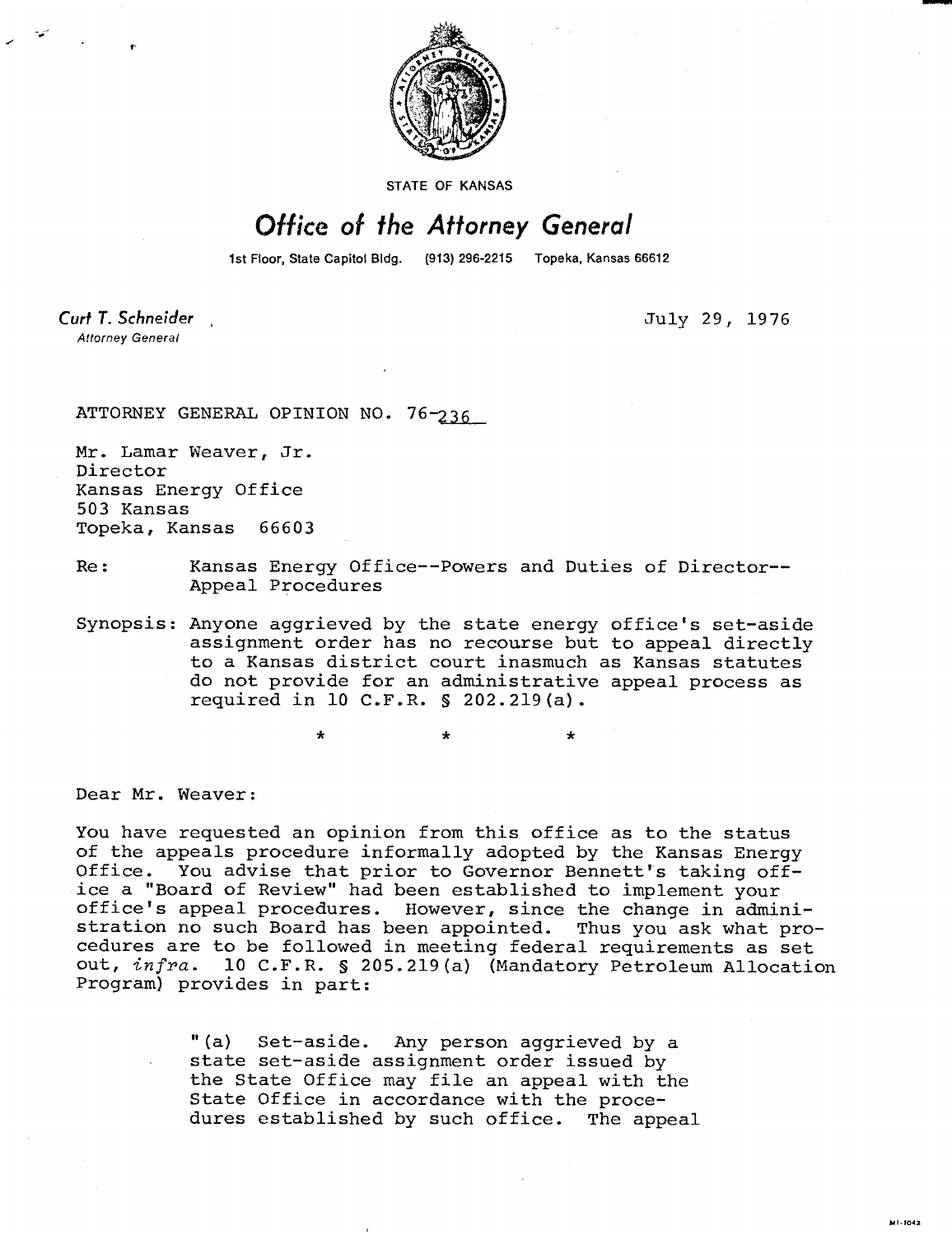Mr. Lamar Weaver, Jr. Page Two July 29, 1976

> shall be filed within 15 days of service of the order from which the appeal is taken. There has not been an exhaustion of administrative remedies until an appeal has been filed and the appellate proceeding is completed by the issuance of an order granting or denying the appeal."

K.S.A. 1975 Supp. 74-6804 provides in pertinent part thusly:

"In addition to other powers and duties provided in this act, the director of the Kansas energy office shall: (a) Serve as the special coordinator and administrator for federal mandatory fuel allocation programs in this state and for other programs of the federal energy administration and similar federal agencies relating to the allocation, supply or consumption of energy resources in this state including cooperation in the implementation of any emergency energy rationing program which may be effected by the federal government."

We also note that the agency's power to promulgate rules and requlations is specifically limited to establishing

> . . a system of priorities for the allocation of available energy resources, other than agricultural fertilizers, and the curtailment of the consumption of such energy resources during any energy emergency as proclaimed by the governor pursuant to K.S.A. 1975 Supp. 74-6806." K.S.A. 1975 Supp. 74-6807.

What is clearly not provided by the enabling legislation (Chapter 394, Laws of 1975) is authority for any other agency or office to pass on the propriety of allocations made by the Kansas energy off-<br>ice. The statute empowering the director to administer fuel allo-The statute empowering the director to administer fuel allocation programs carries no proviso for further review by a state officer or board. This coupled with the limited scope of the authority to promulgate rules and regulations leads me to the conclusion that while the legislature may have intended to properly empower the director to administer the federal and state energy programs it did not provide for an appeal procedure sufficient to meet the requirements of federal law.